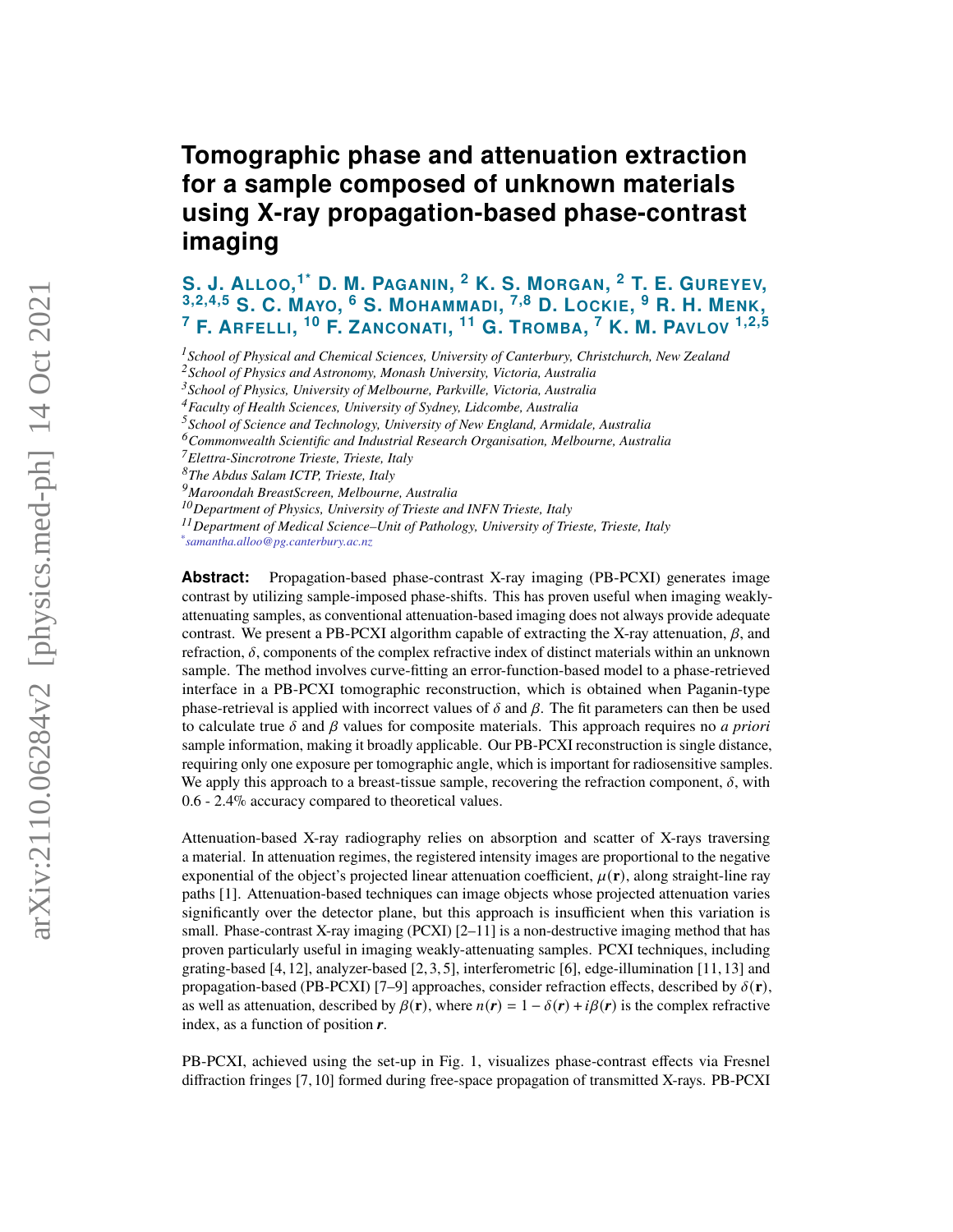phase-retrieval algorithms are often employed to obtain projected phase, attenuation and/or thickness information from the detector measured intensity. Paganin *et al*. [\[14\]](#page-6-12) derived a noise-robust deterministic phase-retrieval method for PB-PCXI, for the case of a single-material object. This algorithm requires *a priori* sample knowledge via an input parameter  $\gamma = \delta/\beta$ . The approach in Ref. [\[14\]](#page-6-12) is single-distance, which becomes important when imaging radiosensitive samples, as radiation dose can be diminished. Such phase-retrieval algorithms have also proven to increase the signal-to-noise ratio [\[15–](#page-6-13)[17\]](#page-6-14).

Paganin *et al.*'s [\[14\]](#page-6-12) phase-retrieval algorithm has been extended to allow for multi-material objects [\[15\]](#page-6-13) and partially-coherent sources [\[16\]](#page-6-15). Beltran *et al.* [\[15\]](#page-6-13) reported a computed tomography (CT) PB-PCXI algorithm capable of correctly phase-retrieving pairs of adjacent materials within a multi-material object. However, this algorithm requires *a priori* knowledge of the complex refractive index for each material present in the sample, limiting its application when exact sample composition is unknown. Thompson *et al.* [\[18\]](#page-6-16) used the homogeneous form of the transport of intensity equation [\[19\]](#page-6-17), in a similar way to Paganin *et al.* [\[14\]](#page-6-12), to derive a three-dimensional phase-retrieval algorithm for PB-PCXI CT data. In this letter, we extend these two and three-dimensional algorithms [\[14](#page-6-12)[–16,](#page-6-15) [18\]](#page-6-16) to the case of multi-material objects, aiming to independently extract refractive and absorption properties without *a priori* sample knowledge. The proposed method may be viewed as a deterministic multi-material extension of the iterative single-material method for electron microscopy described in Eastwood *et al.* [\[20\]](#page-6-18).

We begin with Eqn. 18 from Thompson *et al.* [\[18\]](#page-6-16), which describes the three-dimensional distribution of the  $\delta$  component of a single-material object's complex refractive index, which can be transformed to the  $\beta$  component since  $\gamma = \delta/\beta$  is constant:

<span id="page-1-1"></span>
$$
\beta_{\text{Recon.}}(x, y, z) = (1/2k) \left[1 - \tau \nabla^2\right]^{-1} \mathfrak{R} \mathfrak{F}_2 K_\theta(x, y, z). \tag{1}
$$

Above,  $\Re$  is the filtered back-projection (FBP) operator [\[21\]](#page-6-19),  $\mathfrak{F}_2$  is the two-dimensional Fourier transform,  $K_{\theta}(x, y, z)$  is the in-line contrast function at sample angular orientation  $\theta$  [\[18\]](#page-6-16), and  $\nabla^2 = \frac{\partial^2}{\partial x^2} + \frac{\partial^2}{\partial y^2} + \frac{\partial^2}{\partial z^2}$  is the Laplacian.  $\tau$  is related to the phase-retrieval input parameter,  $\gamma$ , for a single-material object, via  $\tau = sdd \lambda \gamma / M 4\pi$ , where sdd is the sample-to-detector propagation distance,  $\lambda = 2\pi/k$  is the X-ray wavelength, and  $M = 1 + s \frac{dd}{ss}$  is the sample magnification due to divergent X-rays, where *ssd* is the source-to-sample distance.

<span id="page-1-0"></span>

Fig. 1. *Schematic of experimental set-up for propagation-based phase-contrast X-ray imaging.*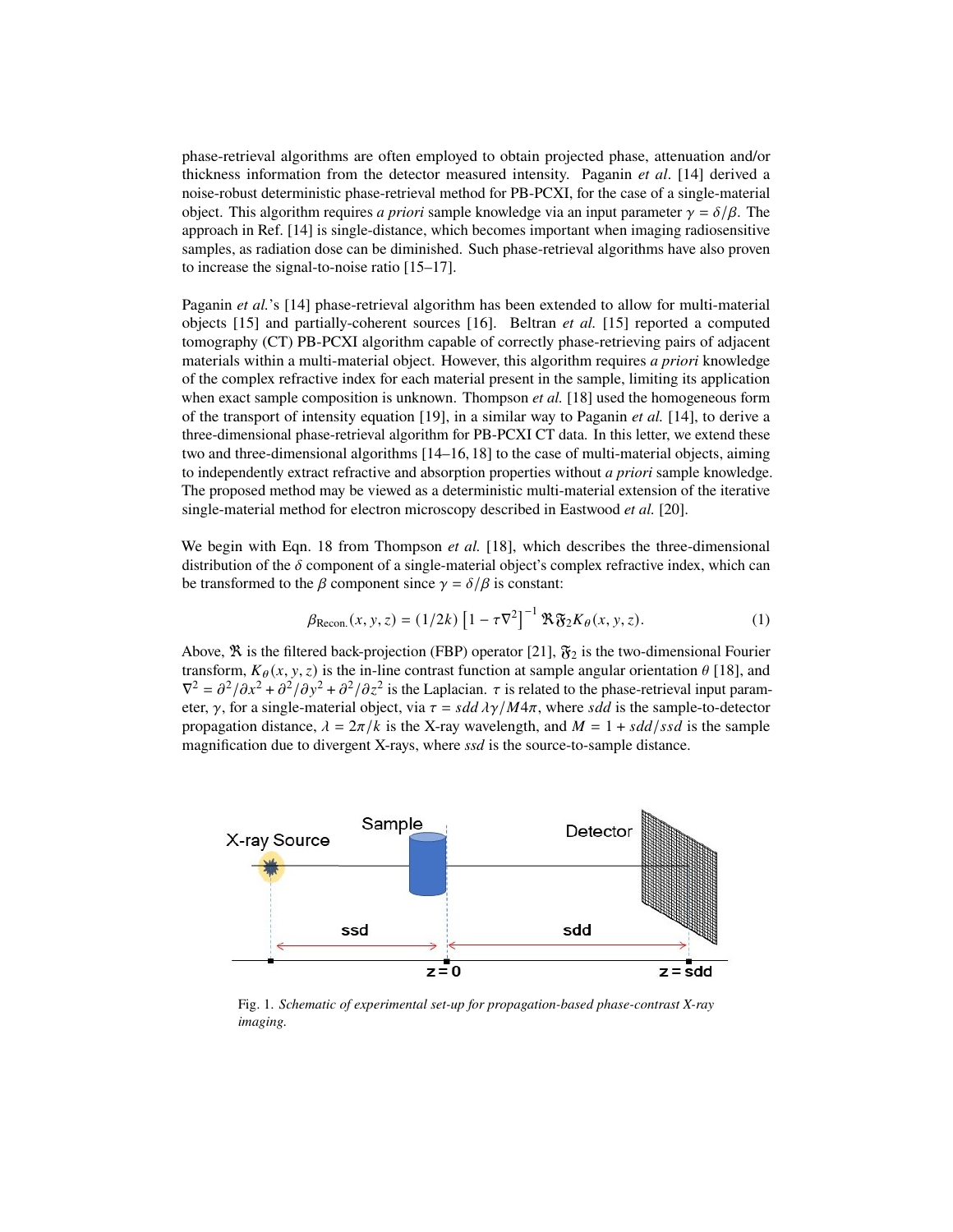<span id="page-2-1"></span>

Fig. 2. *Line profiles, modeled using the right side of Eqn. [5,](#page-3-0) demonstrating (green) under-smoothing and (yellow) over-smoothing effects of phase-retrieval, in algorithms implemented within CT reconstruction. The blue trace demonstrates correct phaseretrieval.*

Equation [1](#page-1-1) can be applied to model a profile of the reconstructed  $\beta_{\text{Recon.}}$  across an interface between two materials, here denoted as materials  $\alpha$  and  $\eta$ , by making the replacement of the phase retrieval parameter  $\tau$  with  $\tau_{\text{edge}}$ , where we now define  $\gamma_{\text{edge}}$  as [\[22\]](#page-6-20):

<span id="page-2-3"></span>
$$
\gamma_{\text{edge}} = \left[ \delta_{\alpha} - \delta_{\eta} \right] / \left[ \beta_{\alpha} - \beta_{\eta} \right]. \tag{2}
$$

Furthermore, we consider Eqn. [1](#page-1-1) in the case where  $\gamma_{\text{edge}}$  is selected incorrectly for the given pair of interfaces within a multi-material object. We denote the correct input parameter by  $\gamma_{\text{edge}}$  and the incorrect parameter by  $\gamma_{\text{edge}}'$ , and follow the same convention for  $\tau_{\text{edge}}$ . The value for  $\gamma_{\text{edge}}'$ will result in under- or over-smoothed interfaces in the reconstructed CT image. To consider these effects, we follow Beltran *et al.* [\[15\]](#page-6-13), and apply the operator  $[2k(1 - \tau_{\text{edge}}\nabla^2)/2k(1 - \tau_{\text{edge}}'\nabla^2)]$ to both sides of Eqn. [1.](#page-1-1) This operator describes the non-step-like behavior seen at material interfaces when  $\gamma_{\text{edge}}$  is selected incorrectly, with  $\gamma_{\text{edge}}'$ . Applying this operator, and retaining terms of only first order in  $\nabla^2$  in the Taylor series expansion of the left-hand side, gives:

<span id="page-2-0"></span>
$$
\left[1 + (\tau'_{\text{edge}} - \tau_{\text{edge}})\nabla^2\right] \beta_{\text{True}}(x, y, z) =
$$
  

$$
(1/2k) \left[1 - \tau'_{\text{edge}}\nabla^2\right]^{-1} \mathfrak{R} \mathfrak{F}_2 K_{\theta}(x, y, z).
$$
 (3)

The right-hand side of this expression represents the reconstructed three-dimensional distribution of the attenuation coefficient,  $\beta_{\text{Recon.}}(x, y, z)$ , for an incorrect  $\tau'_{\text{edge}}$ .

To proceed, we consider Eqn. [3](#page-2-0) in one transverse direction,  $x$ , such that two materials  $\alpha$ and  $\eta$  are spanned. Under this consideration, the correct reconstructed attenuation coefficient,  $\beta_{\text{True}}(x, y, z)$ , in Eqn. [3,](#page-2-0) that is with no over- or under-smoothing effects, can be modeled by an error-function, given by the general form:

<span id="page-2-2"></span>
$$
\beta_{\text{True}}(x) = \frac{\beta_{\alpha} + \beta_{\eta}}{2} + \frac{\beta_{\eta} - \beta_{\alpha}}{2} \operatorname{erf}\left(\frac{x - x_o}{l}\right). \tag{4}
$$

Here,  $\beta_{\alpha}$  and  $\beta_{\eta}$  are the uniform  $\beta$  values that are taken on either side of the interface (outside of the PB fringe),  $l$  is the interface width,  $x$  is the position coordinate in a direction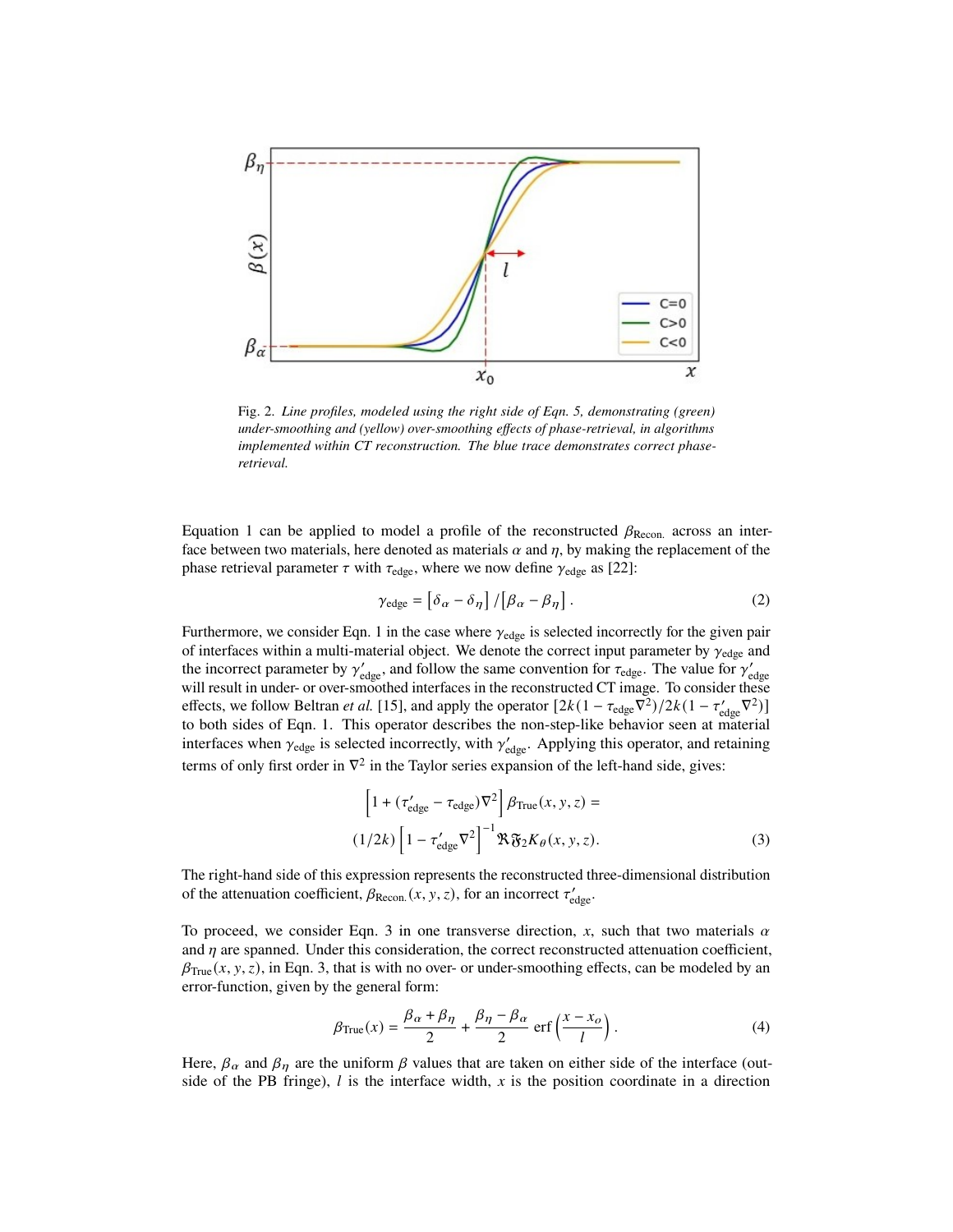perpendicular to the interface located at  $x = x<sub>o</sub>$ , and erf(x) represents an error-function, as defined in Eqn. 7.1.1 of Abramowitz and Stegun [\[23\]](#page-6-21). The error-function comes from the convolution of a step function (sharp interface) with a Gaussian. This Gaussian can describe either the imaging system point-spread function (PSF) [\[24\]](#page-6-22) and/or an interface that is not perfectly sharp, due to mixing of the two materials at the interface. The blue curve in Fig. [2](#page-2-1) plots Eqn. [4,](#page-2-2) describing a profile across an interface within a phase-retrieved CT reconstruction, for the case where  $\gamma_{edge}$  is chosen correctly for the pair of materials making up that interface.

Substituting Eqn. [4](#page-2-2) into the left-hand side of Eqn. [3](#page-2-0) takes us to a relationship between the incorrect  $\tau_{\text{edge}}'$  and true value,  $\tau_{\text{edge}}$ , for a given phase retrieved CT line profile,  $\beta_{\text{Recon.}}(x)$ ,

$$
\beta_{\text{Recon.}}(x) = \frac{(\beta_{\alpha} + \beta_{\eta})}{2} + \frac{(\beta_{\eta} - \beta_{\alpha})}{2} \operatorname{erf}\left(\frac{x - x_{o}}{l}\right) + C\left(\frac{x - x_{o}}{l}\right) \operatorname{exp}\left(-\frac{(x - x_{o})^{2}}{l^{2}}\right),\tag{5}
$$

where the coefficient *C* is derived to be:

<span id="page-3-1"></span><span id="page-3-0"></span>
$$
C = \frac{4(\beta_{\eta} - \beta_{\alpha})(\tau_{\text{edge}} - \tau_{\text{edge}}')}{2l^2\sqrt{\pi}}.
$$
 (6)

Equation [5](#page-3-0) can model the residual edge-enhancement (under-smoothing) and over-smoothing effects across an interface that is produced by an incorrect choice for  $\gamma_{\text{edge}}$  [\[15,](#page-6-13)[24\]](#page-6-22). The green curve in Fig. [2](#page-2-1) demonstrates how a positive value of *C* in Eqn. [5](#page-3-0) models residual edge-enhancement at the boundary of two materials. In the contrary case, the orange curve in Fig. [2](#page-2-1) demonstrates the effect of over-smoothing, with a negative coefficient *C*. Equations [5](#page-3-0) and [6](#page-3-1) can be used, in conjunction with curve-fitting techniques, to (i) determine the correct  $\gamma_{\text{edge}}$  for a given boundary in a multi-material sample, and then (ii) reconstruct  $\delta$  and  $\beta$  for composite materials. The latter task can be achieved via a set of linear equations, with one equation per class of sample interface in the form of Eqn. [2,](#page-2-3) which can then be uniquely solved for  $\delta$  for each composite material in the object.  $\beta_{\alpha} - \beta_{\eta}$  in Eqn. [2](#page-2-3) can be directly measured from reconstructed CT slices, as variations of  $\gamma_{\text{edge}}$  do not affect reconstructed  $\beta$  values far away from the given interface [\[25\]](#page-6-23). To uniquely solve the system of linear equations, and extract  $\delta$  for all composite materials in the sample, the following criteria should be met: (i) The number of unique interfaces in the sample has to be greater than, or equal to, the number of composite materials; (ii) One reference material, for which  $\delta$  is known, is required. The reference material can be vacuum, where  $\delta = 0$ . Usually the sample is surrounded by either air ( $\delta_{air} \approx 0$ ) or a known material, so this is not an onerous requirement.

Our algorithm was applied to CT of a breast-tissue sample, shown in Fig. [3;](#page-4-0) this is the same dataset as labeled 'Tissue 5c' in Gureyev *et al.* [\[26\]](#page-6-24). The tissue was inside a polypropylene tube, material *1* in Fig. [3.](#page-4-0) The experimental CT data were collected at the Synchrotron Radiation for Medical Physics (SYRMEP) ELETTRA Beamline. A 20 keV quasi-monochromatic X-ray beam illuminated the sample, which was fixed on a rotation stage, with  $ssd = 23$  m and  $sdd = 1$ m. The detector was a water-cooled CCD camera (Photonic Science model VHR),  $4008 \times 2672$ pixels full-frame, used in  $2 \times 2$  binning mode (resulting in a pixel size of 9  $\mu$ m), coupled to a gadolinium oxysulfide scintillator placed on a fiber optic taper.

CT reconstructions, employing Hamming filtered back-projection, were performed using the XTRACT [\[27\]](#page-7-0) implementation of Paganin *et al.*'s single-material phase-retrieval algorithm [\[14\]](#page-6-12), using  $\gamma_{\text{edge}} = 350$ . One reconstructed CT axial slice is shown in Fig. [3.](#page-4-0) Six line profiles, labelled *I - VI* in Fig. [3,](#page-4-0) were drawn across unique interfaces in the phase-retrieved CT slice. This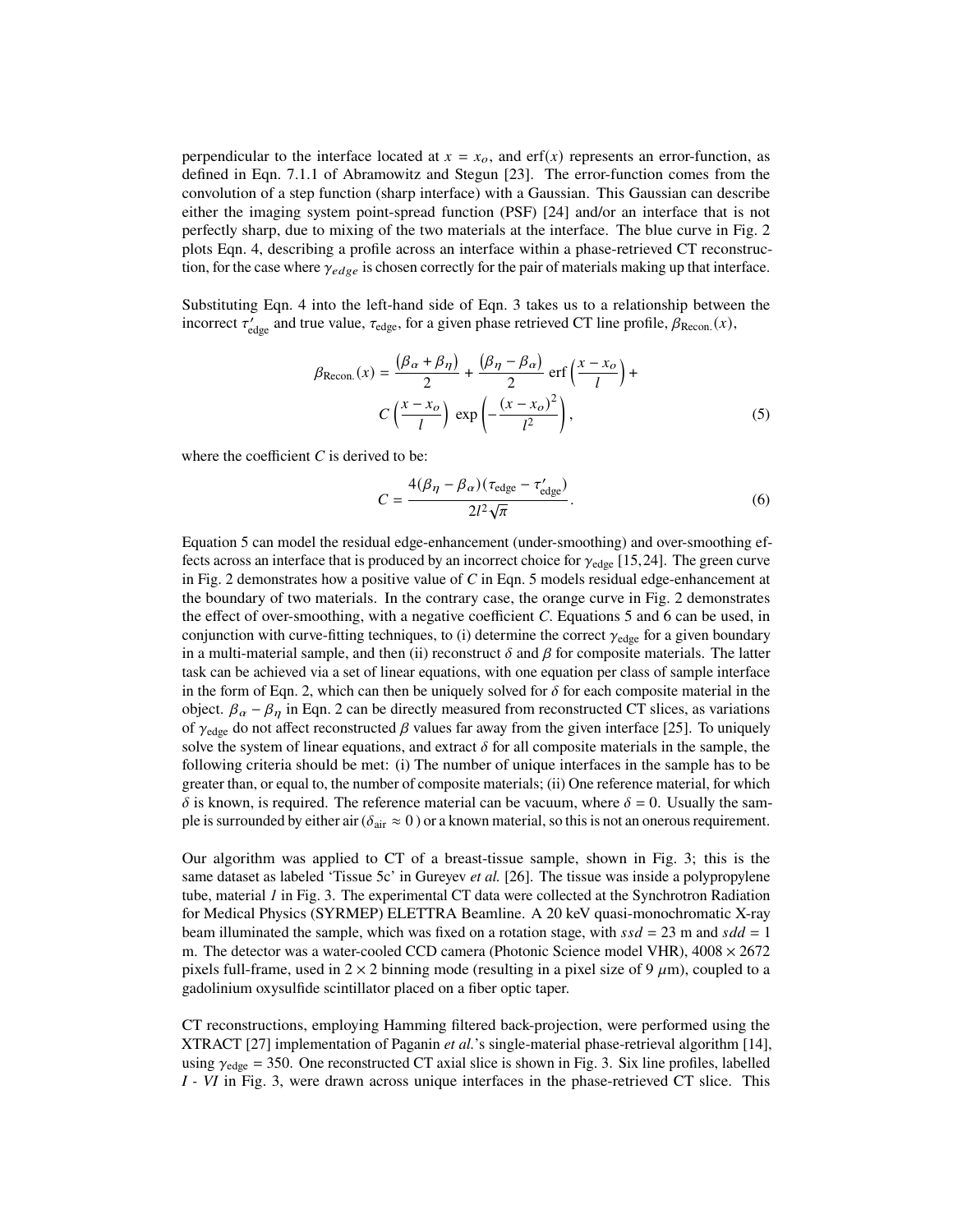<span id="page-4-0"></span>

Fig. 3. *PB-PCXI CT of a breast-tissue sample. Composite materials, polypropylene, adipose, glandular tissue, and air are labeled 1, 2, 3, and 4, respectively. I - VI denote line profiles taken across various interfaces in the sample.*

initial choice of  $\gamma_{\text{edge}} = 350$  correctly reconstructed interfaces *IV*, and *V*, however residual edgeenhancement was seen across *I*, *II, III,* and *VI*. The figures on the left of Fig. [4](#page-5-0) show raw and fitted line profiles, *I*, *II*, and *VI*, taken between air, labeled *4* in Fig. [3,](#page-4-0) and composite materials, labeled *1, 2,* and *3*, in the breast-tissue sample. Curve-fits to Eqn. [5](#page-3-0) were performed using a Levenberg-Marquardt algorithm [\[28\]](#page-7-1), and the fit coefficients were extracted. These fit data were then used to calculate the correct  $\gamma_{\text{edge}}$  for each interface, giving:  $\gamma_{\text{edge}: I} = 2500 \pm 100$ ,  $\gamma_{\text{edge}: II} = 1430 \pm 90$ ,  $\gamma_{\text{edge}:III} = 2000 \pm 1000$ ,  $\gamma_{\text{edge}:IV} = 350 \pm 20$ ,  $\gamma_{\text{edge}:V} = 350 \pm 20$ , and  $\gamma_{\text{edge}:VI} = 2900 \pm 200$ . Here, the uncertainties were calculated using propagation of the one-standard-deviation errors of the curve-fit coefficients. CT reconstructions using each of these  $\gamma_{\text{edge}}$  input parameters were performed, where the corresponding  $\beta$  for the optimized materials, either side of the interface, could be measured. Instances of Eqn. [2](#page-2-3) for each interface in the sample established a set of linear equations which could be uniquely solved. In our case, the resultant system of linear equations was over-determined, hence QR factorization was used to give a least-squares solution [\[28\]](#page-7-1) for the refractive-index decrement,  $\delta$ , for composite materials in the breast-tissue. In these calculations  $\delta_4 \approx 0$  and  $\beta_4 \approx 0$ , since material 4 is known to be air, satisfying criterion (ii).

Table [1](#page-6-25) shows the calculated, and theoretical [\[26,](#page-6-24) [29\]](#page-7-2), components of the index of refraction for composite materials in the breast-tissue. Our approach determined the refractive-index decrement,  $\delta$ , to, at worst, 2.4% accuracy. The small discrepancies are thought to be due to small intrinsic differences typically seen in identical biological samples. Note, the effects of residual phase-contrast were utilized in this analysis, i.e. edge-enhancement at boundaries that remains after the phase retrieval has been performed. While our model in principle can admit negative *C*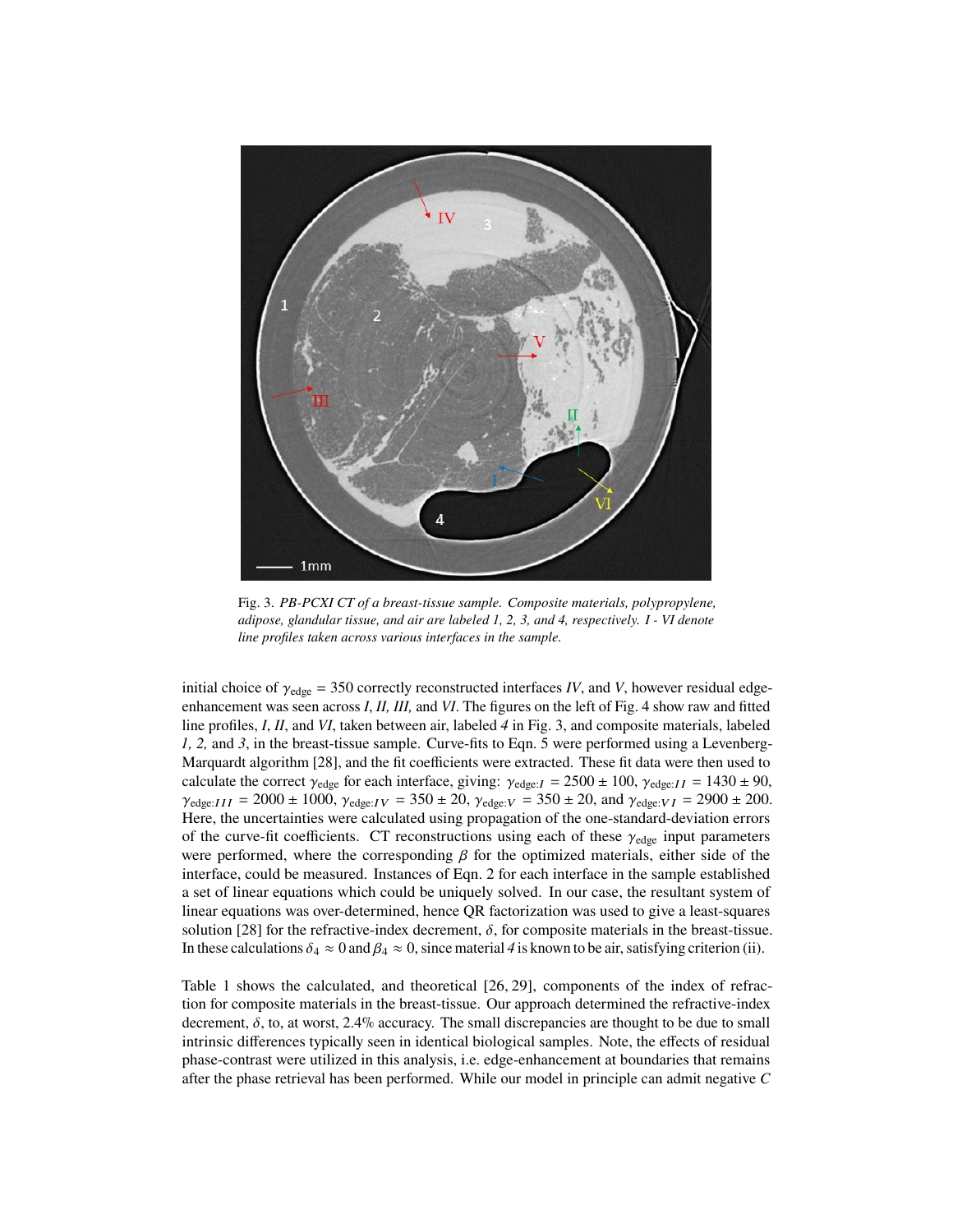<span id="page-5-0"></span>

Fig. 4. *Line profiles across interfaces in the breast-tissue CT. Referring to Fig. [3,](#page-4-0) (top) line profile VI, (middle) line profile I, and (bottom) line profile II. (left) are taken from the incorrectly phase-retrieved CT image with*  $\gamma_{edge} = 350$ *, and (right) are taken when the correct*  $\gamma_{edge}$  *for the given interface was used: b)*  $\gamma_{edge}$  = 2900*, d)*  $\gamma_{edge}$  = 2500 *and f)*  $\gamma_{edge} = 1430$ .

values, that is, model over-smoothed interfaces, the reconstruction proposed here is more robust in a regime with under-smoothed interfaces, seen also in Eastwood *et al.*'s electron microscopy phase-retrieval algorithm [\[20\]](#page-6-18).

In summary, we obtained refraction and attenuation information from X-ray phase contrast images a weakly-attenuating multi-material sample, breast-tissue, given no *a priori* sample information. The method is more robust in the case when residual phase-contrast is seen as a result of phase-retrieval, that is boundaries are under-smoothed, hence the initial CT reconstruction should be performed with a sufficiently small choice of phase-retrieval input parameter,  $\gamma$ . The method has the potential to uniquely determine composite materials within an unknown sample. This may find application in various fields, including medicine, biology, paleontology, earth sciences, biosecurity, and multiple engineering disciplines such as failure prediction. The approach can be extended to situations where image-blurring effects, due to finite source size, are significant, such as a laboratory-source setting. This may be done by the replacement  $\gamma \rightarrow \gamma - (2S^2/sdd)$  [\[16\]](#page-6-15), where *S* is the radius of the effective incoherent PSF at the detector plane.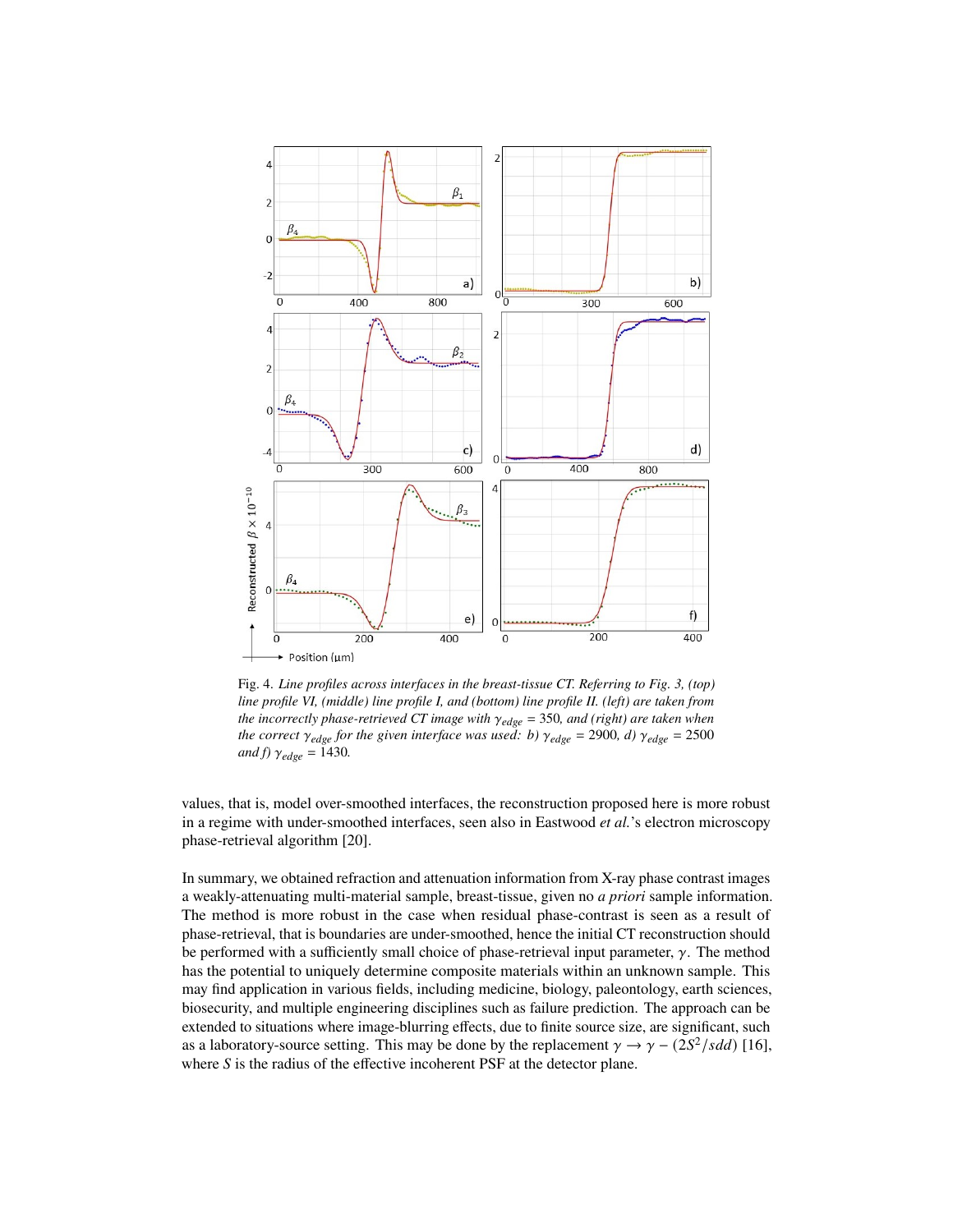|                                     |                 | $\mathcal{D}_{\mathcal{A}}$ | 3             |
|-------------------------------------|-----------------|-----------------------------|---------------|
| Calculated $\delta(\times 10^7)$    | $5.0 \pm 0.3$   | $5.4 \pm 0.3$               | $5.8 \pm 0.4$ |
| Theoretical $\delta(\times 10^7)$   | 5.03            | 5.36                        | 5.94          |
| $\delta$ : % Difference             | $0.60\%$        | $0.75\%$                    | $2.4\%$       |
| Calculated $\beta(\times 10^{10})$  | $1.77 \pm 0.04$ | $2.17 \pm 0.04$             | $3.9 \pm 0.1$ |
| Theoretical $\beta(\times 10^{10})$ | 1.82            | 2.54                        | 3.96          |
| $\beta$ : % Difference              | $2.8\%$         | 15%                         | $1.5\%$       |

<span id="page-6-25"></span>Table 1. **Coefficients of the index of refraction of composite materials (1 = polypropylene, 2 = adipose, 3 = gland) of the breast-tissue sample: 20keV X-rays**

**ACKNOWLEDGMENTS** This research was undertaken at the Synchrotron Radiation for Medical Physics (SYRMEP) ELETTRA Beamline. We acknowledge travel funding provided by the International Synchrotron Access Program (ISAP) managed by the Australian Synchrotron and funded by the Australian Government. Dr Morgan was supported by FT180100374. We acknowledge the University of Canterbury for awarding a Doctoral Scholarship to S. J. Alloo, and useful discussions with M. J. Kitchen and Ya. I. Nesterets.

## **References**

- <span id="page-6-0"></span>1. A. Kak and M. Slaney, *Principles of Computerized Tomographic Imaging* (IEEE Press, New York, 1988).
- <span id="page-6-1"></span>2. K. Goetz, M. P. Kalashnikov, Y. A. Mikha˘ılov, G. V. Sklizkov, S. I. Fedotov, E. Foerster, and P. Zaumseil, Sov. J. Quantum Electron **9**, 607–610 (1979).
- <span id="page-6-5"></span>3. V. N. Ingal and E. A. Beliaevskaya, J. Phys. D: Appl. Phys. **28**, 2314–2317 (1995).
- <span id="page-6-3"></span>4. F. Pfeiffer, T. Weitkamp, O. Bunk, and C. David, Nat. Phys. **2**, 258–261 (2006).
- <span id="page-6-6"></span>5. E. Förster, K. Goetz, and P. Zaumseil, Kristall und Tech. **15**, 937–945 (1980).
- <span id="page-6-7"></span>6. U. Bonse and M. Hart, Appl. Phys. Lett. **6**, 155–156 (1965).
- <span id="page-6-9"></span>7. A. Snigirev, I. Snigireva, V. Kohn, S. Kuznetsov, and I. Schelokov, Rev. Sci. Instrum. **66**, 5486–5492 (1995).
- 8. S. W. Wilkins, T. E. Gureyev, D. Gao, A. Pogany, and A. W. Stevenson, Nature **384**, 335–338 (1996).
- <span id="page-6-10"></span>9. K. A. Nugent, T. E. Gureyev, D. J. Cookson, D. M. Paganin, and Z. Barnea, Phys. Rev. Lett. **77**, 2961–2964 (1996).
- <span id="page-6-11"></span>10. P. Cloetens, R. Barrett, J. Baruchel, J.-P. Guigay, and M. Schlenker, J. Phys. D: Appl. Phys. **29**, 133–146 (1996). 11. A. Olivo, F. Arfelli, G. Cantatore, R. Longo, R. H. Menk, S. Pani, M. Prest, P. Poropat, L. Rigon, G. Tromba,
- <span id="page-6-2"></span>E. Vallazza, and E. Castelli, Med. Phys. **28**, 1610–1619 (2001).
- <span id="page-6-4"></span>12. A. Momose, S. Kawamoto, I. Koyama, Y. Hamaishi, K. Takai, and Y. Suzuki, Jpn. J. Appl. Phys. **42**, L866–L868 (2003).
- <span id="page-6-8"></span>13. A. Olivo, J. Physics: Condens. Matter **33**, 363002 (2021).
- <span id="page-6-12"></span>14. D. Paganin, S. C. Mayo, T. E. Gureyev, P. R. Miller, and S. W. Wilkins, J. Microsc. (Oxford) **206**, 33–40 (2002).
- <span id="page-6-13"></span>15. M. A. Beltran, D. M. Paganin, K. Uesugi, and M. J. Kitchen, Opt. Express **18**, 6423–6436 (2010).
- <span id="page-6-15"></span>16. M. A. Beltran, D. M. Paganin, and D. Pelliccia, J. Opt. **20**, 055605 (2018).
- <span id="page-6-14"></span>17. T. E. Gureyev, Y. I. Nesterets, A. Kozlov, D. M. Paganin, and H. M. Quiney, J. Opt. Soc. Am. A **34**, 2251–2260 (2017).
- <span id="page-6-16"></span>18. D. A. Thompson, Y. I. Nesterets, K. M. Pavlov, and T. E. Gureyev, J. Synchrotron Radiat. **26**, 825–838 (2019).
- <span id="page-6-17"></span>19. M. R. Teague, J. Opt. Soc. Am. **73**, 1434–1441 (1983).
- <span id="page-6-18"></span>20. S. A. Eastwood, D. M. Paganin, and A. C. Y. Liu, Opt. Lett. **36**, 1878–1880 (2011).
- <span id="page-6-19"></span>21. F. Natterer, *The Mathematics of Computerized Tomography* (Society for Industrial and Applied Mathematics, 2001).
- <span id="page-6-20"></span>22. T. E. Gureyev, A. W. Stevenson, D. M. Paganin, T. Weitkamp, A. Snigirev, I. Snigireva, and S. W. Wilkins, "," J. Synchrotron Radiat. **9**, 148–153 (2002).
- <span id="page-6-21"></span>23. M. Abramowitz and I. A. Stegun, *Handbook of Mathematical Functions* (Dover Publications, New York, 1965).
- <span id="page-6-22"></span>24. T. E. Gureyev, W. Stevenson, A, Y. Nesterets, and S. W. Wilkins, Opt. Commun. **240**, 81–88 (2004).
- <span id="page-6-23"></span>25. T. Gureyev, S. Mohammadi, Y. Nesterets, C. Dullin, and G. Tromba, J. Appl. Phys. **114**, 144906 (2013).
- <span id="page-6-24"></span>26. T. E. Gureyev, S. C. Mayo, Y. I. Nesterets, S. Mohammadi, D. Lockie, R. H. Menk, F. Arfelli, K. M. Pavlov, M. J. Kitchen, F. Zanconati, C. Dullin, and G. Tromba, J. Phys. D: Appl. Phys. **47**, 365401 (2014).